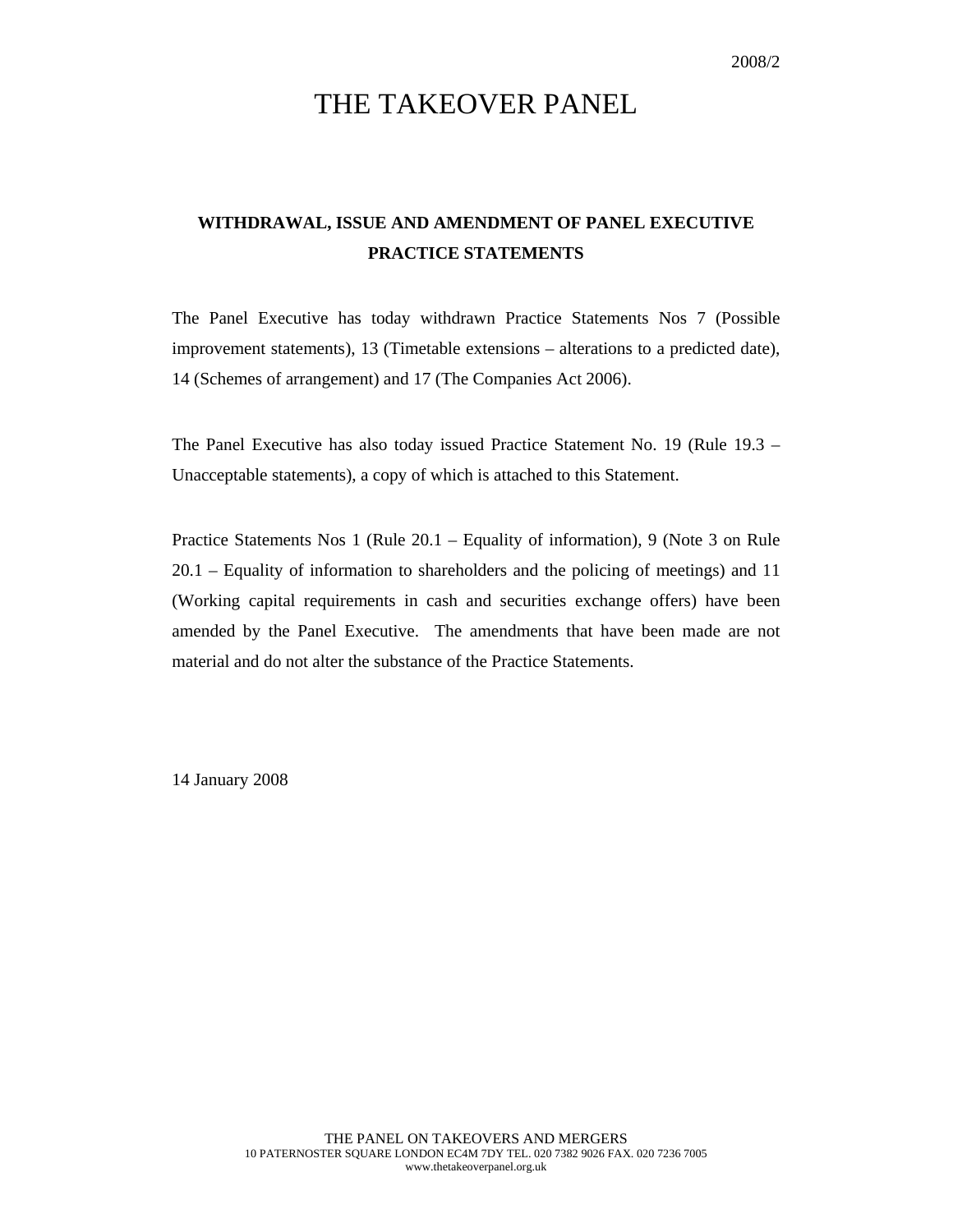## THE TAKEOVER PANEL

### **PRACTICE STATEMENT NO. 19**

#### **RULE 19.3 – UNACCEPTABLE STATEMENTS**

Rule 19.3 of the Code states as follows:

"Parties to an offer or potential offer and their advisers must take care not to issue statements which, while not factually inaccurate, may mislead shareholders and the market or may create uncertainty. In particular, an offeror must not make a statement to the effect that it may improve its offer, or that it may make a change to the structure, conditionality or the non-financial terms of its offer, without committing itself to doing so and specifying the improvement or change. In the case of any doubt as to the application of this Rule to a proposed statement, parties to an offer or potential offer and their advisers should consult the Panel.".

Parties to an offer and their advisers should be aware that, during the course of an offer, and especially in a competitive or hostile situation, any suggestion of the possibility of an improvement or change to an offer will be of particular sensitivity since it could lead to a false market being created in the securities of the offeree company. If, however, an offeror wishes to make a holding statement in order to publicise its initial reaction to a particular development, such as an increase in a competing offeror's offer, it may state, for example, that it is "considering its position" or that it is "considering its options". It should not, however, use language which implies that it might improve or change the terms of its offer.

*Practice Statements are issued by the Executive to provide informal guidance to companies involved in takeovers and practitioners as to how the Executive normally interprets and applies relevant provisions of the Code in certain circumstances. Practice Statements do not form part of the Code. Accordingly, they are not binding on the Executive or the Panel and are not a substitute for consulting the Executive to establish how the Code applies in a particular case. All Practice Statements issued*